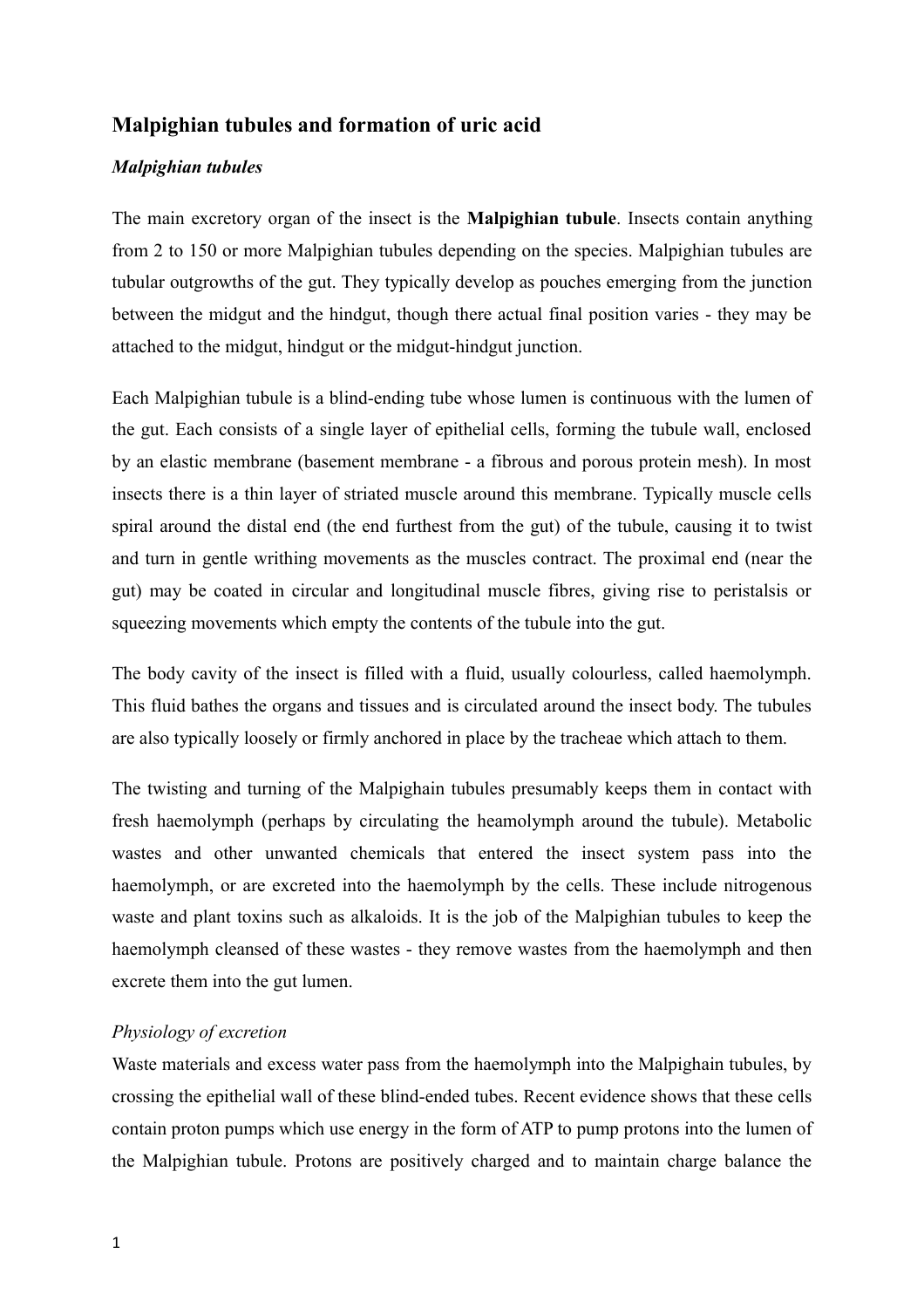removal of protons from the epithelial cells, into the tubule lumen, is balanced by the inward movement of potassium ions, which move from the haemolymph, into the epithelial cells and then out into the tubule lumen also. The epithelial cells have microvilli projecting into the tubule lumen and are rich in mitochondria which produce the ATP required by the pumps. Removal of the protons from the epithelial cell makes the cytoplasm more negatively charged and also sets up a concentration gradient (that is an electrochemical gradient is established) and this attracts positive ions, such as sodium  $(Na+)$  and potassium  $(K+)$  into the cell from the haemolymph. The influx of these positive ions drags in negative chloride ions to balance the charge. These ions move across the cytoplasm of the cell, the so-called **transcellular pathway**. Note the potassium-chloride and sodium-chloride symporters, the proton-potassium and proton-sodium antiporters and the ion channels. The flux of ions across the epithelial cell also draws across water, by osmosis. This probably takes place largely by the **paracellular pathway**, that is between the epithelial cells. Sugars and amino acids are swept along by the water into the tubule lumen. Since these materials are useful they will be reabsorbed later further downstream.

Other small molecules (small enough to cross the basement membrane) will also move into the tubule through this pathway. The transport of a substance which depends directly on ATP, such as the pumping of the protons in the Malpighian tubule, is called **active transport**. The transport of the other ions and water is passive (by facilitated diffusion) in of itself, but is dependent on proton transport and so indirectly dependent on ATP. This mode of transport is called **secondary active transport**, e.g. the transport of potassium.

In dry conditions many insects can produce a very concentrated urine, indeed one that is 'bone-dry'. However, many insects ingest large quantities of water when feeding, such as blood-sucking insects, and in this instance the rate of fluid-flow through the Malpighian tubules increases a thousandfold or more. Indeed, the rate of fluid transport in these tubules is said to be higher, gram for gram, than any other tissue. Two hormones, released into the haemolymph, can stimulate Malpighian tubules to rapidly increase their rate of fluid transport: 5HT (5-hydroxytryptamine) and a peptide hormone. Increased excretion is triggered by an increase in uric acid following a meal, which presumably triggers the release of the diuretic (urine-producing) hormones. Of course, not all the fluid transported through the tubules is excreted. The proximal (basal or lower or downstream) sections of the tubules, along with the hindgut (especially the rectum) reabsorb some of the water, depending on need, and other useful substances, such as certain ions, sugars and amino acids, so as to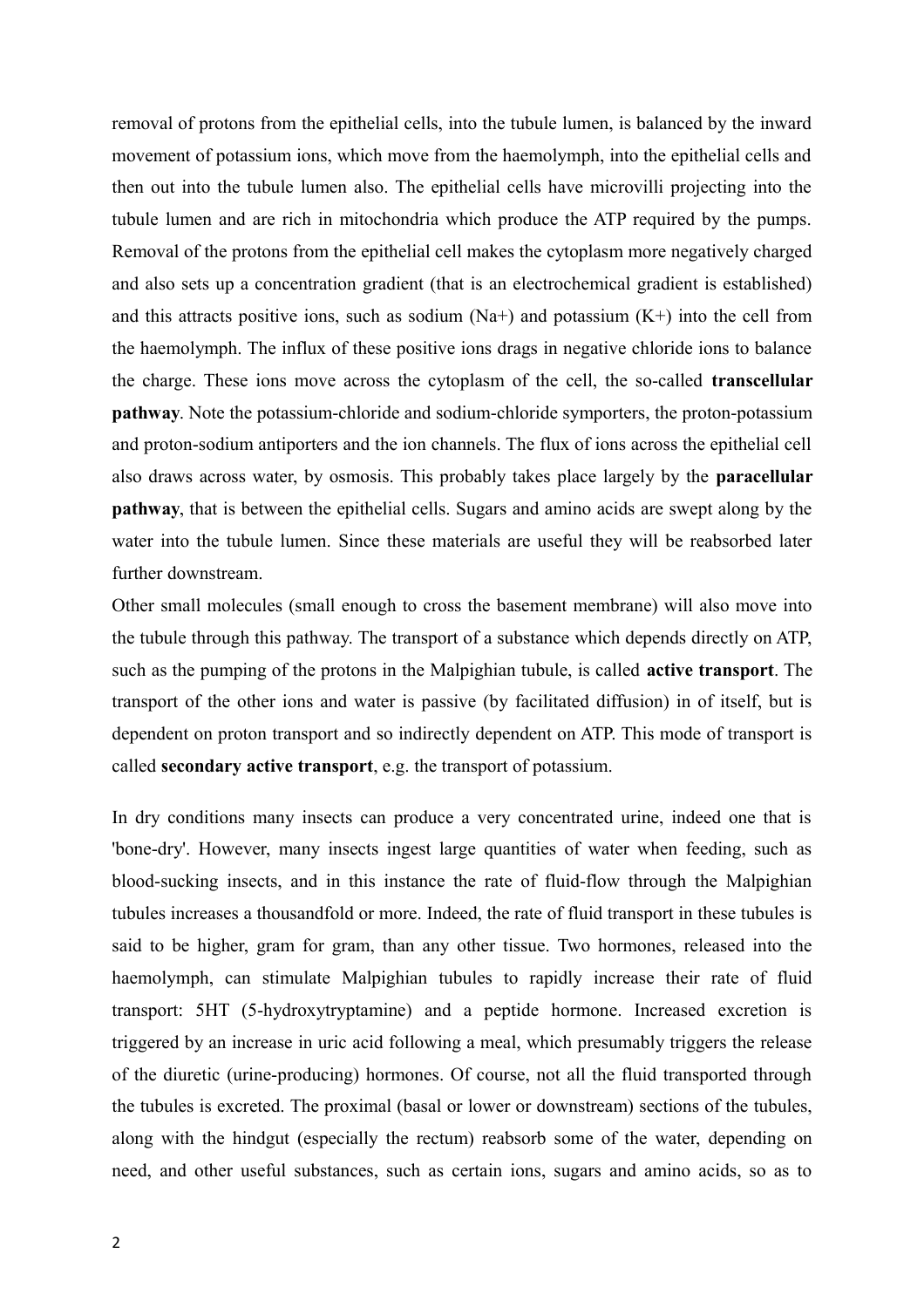produce a final urine of the 'desired' concentration. It is in this proximal or lower part of the tubule that uric acid is transported into the tubule, against a concentration gradient, and precipitates as crystals, e.g. of insoluble potassium urate as the urate combines with the high potassium content of the tubule lumen. In some insects these crystals can be seen filling the lumens of the proximal ends of the tubules. Presumably, peristalsis then moves these crystals along into the gut. Potassium and some of the chloride are recovered in this way, producing urine high in sodium.



Fig.: Movement of substances from haemolymph into the lumen of malpighian tubules

Some small organic molecules are also actively transported into the tubule lumen by the transcellular pathway, including alkaloids (plant compounds which may be toxic to the insect).

Uric acid, mostly in the form of negatively charged urate ions, is also actively transported by the transcellular pathway, though the exact mechanism is not well understood. This urate transport occurs in the proximal tubule and the urate combines with the potassium transported into the tubule to form insoluble potassium urate crystals. These crystals form roughly spherical concretions in the tubule lumen. The microvilli in the proximal tubule seem to undergo a cycle of elongation, as the urate concretions form, and retraction as the lumen fills up with urate waiting to be transported into the gut. Once in the gut, remaining water may be reabsorbed as needed and the remaining urate excreted with the faeces, or separately. The